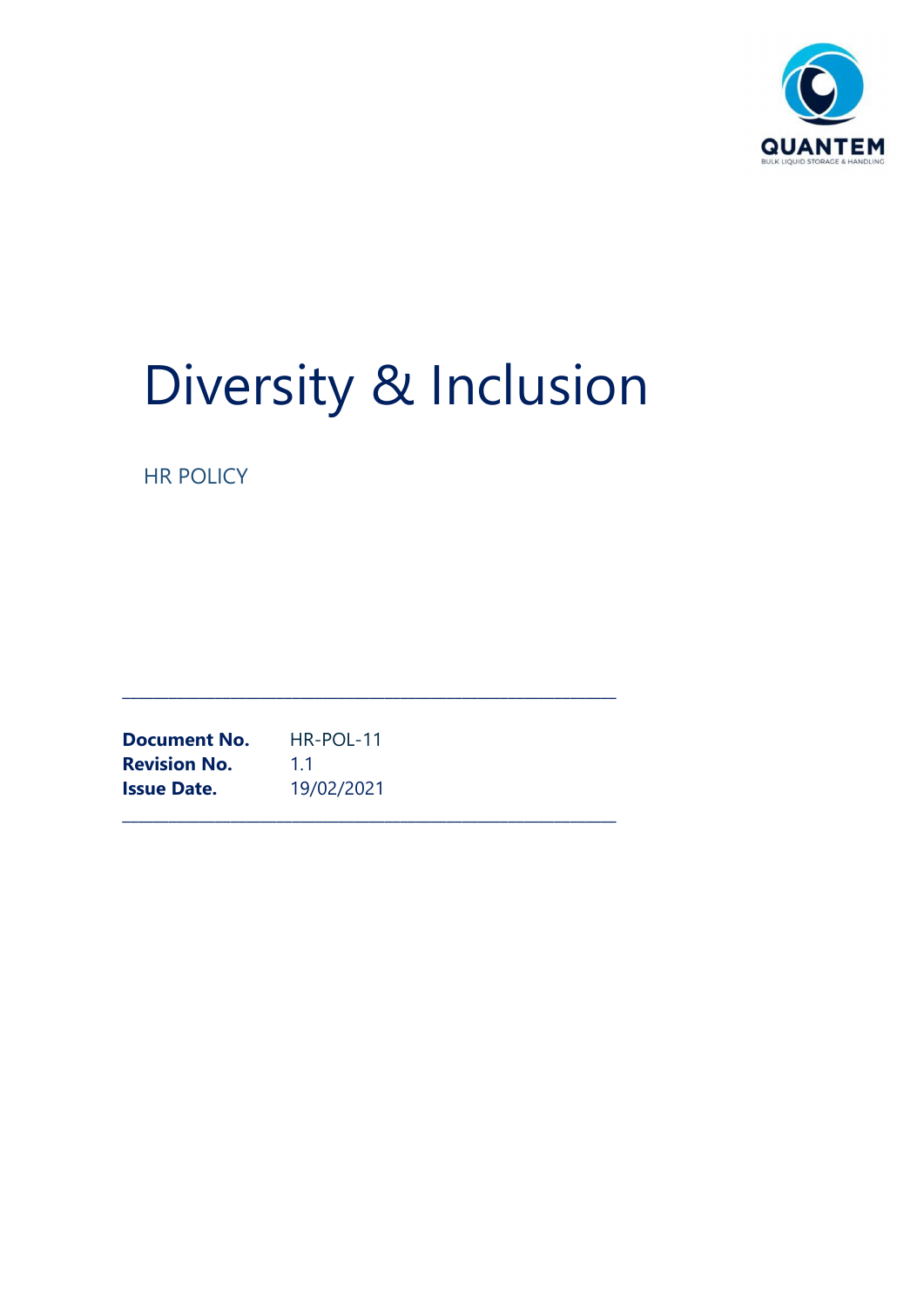## **Table of Contents**

| 1. |  |
|----|--|
| 2. |  |
| 3. |  |
| 4. |  |
| 5. |  |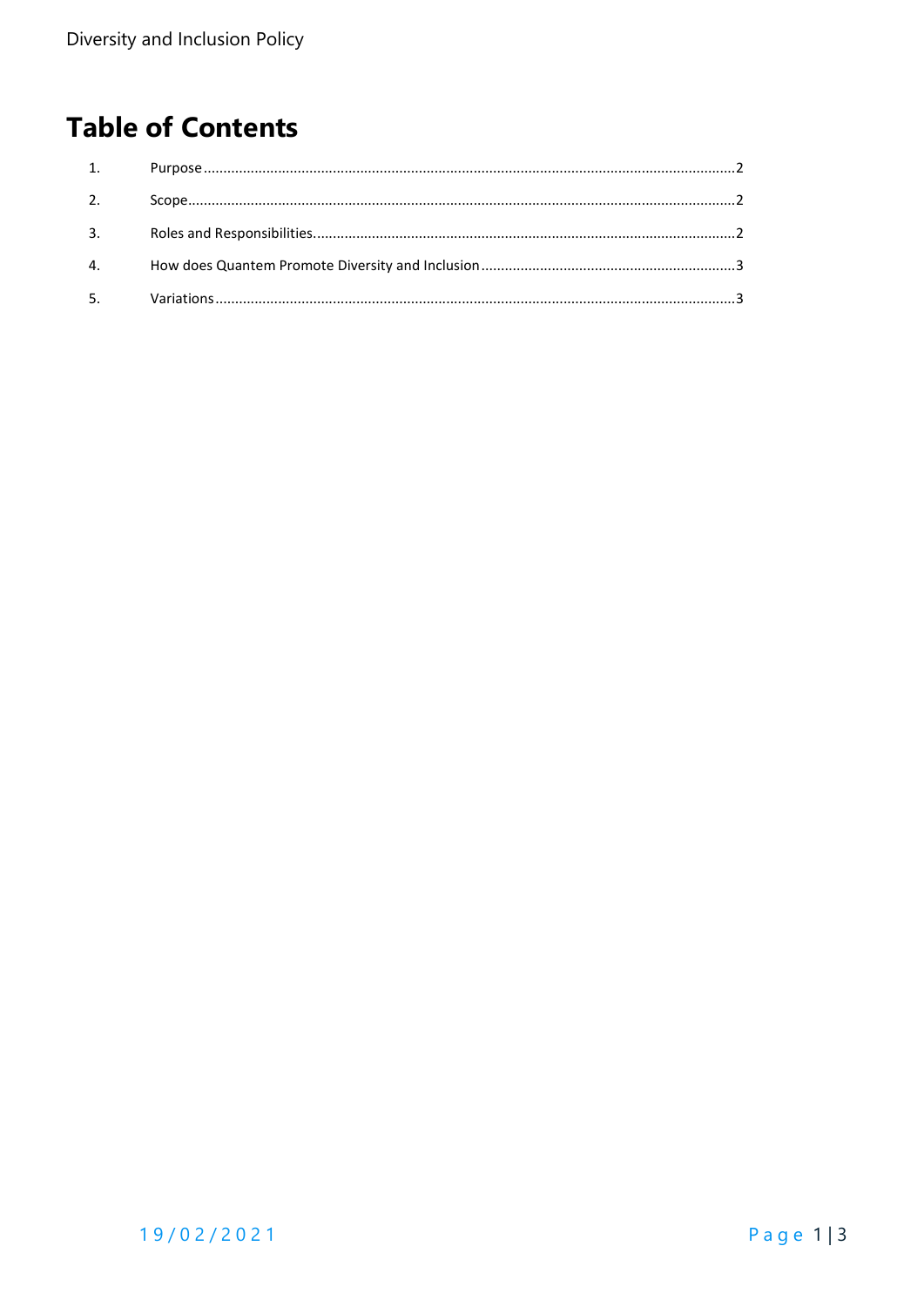#### Diversity and Inclusion Policy

#### 1. Purpose

- 1.1 The Quantem group of companies (**Quantem**) is committed to supporting and ensuring an inclusive work environment in which everyone is treated fairly, and with respect and dignity. Through the Diversity and Inclusion Policy (the Policy), Quantem aims to value and respect the diversity of our people, contractors customers, suppliers and communities looking to ensure a positive experience for all regardless of gender, race, religious or political views, sexual orientation, age and disability.
- 1.2 The Policy aims through its implementation to:
	- Attract, retain and engage diverse employees from the widest possible talent pool, enhancing our approach to decision making and innovating for the future.
	- Foster a culture that reflects our values of Safety, Leadership, Accountability, Partnering and Excellence.
	- Empower individuals to work and grow together in an inclusive, safe and flexible way.
	- Create a dynamic environment that leads to higher performance and greater employee engagement and satisfaction.
	- Actively leverage the diversity of our workforce to anticipate the needs of our customers, our shareholders, our employees and the community.

#### 2. Scope

2.1 This Policy is applicable to all employees, agents, contractors and consultants engaged by Quantem.

#### 3. Roles and Responsibilities.

- 3.1 Executive Leadership Team (ELT): The ELT has direct accountability for the execution of the Diversity and Inclusion strategy and continues to focus on promoting the right values and behaviours to support the workforce in which colleagues feel empowered and encouraged to perform at their very best.
- 3.2 Human Resources (HR): HR is responsible for the monitoring and assessing on an annual basis the effectiveness of the Inclusion and Diversity strategy, policy and practices in ensuring that there is progress in achieving a diverse and inclusive workforce. HR is also responsible for the governance of diversity and inclusion at Quantem.
- 3.3 People Leaders: All people leaders are expected to foster an inclusive culture where individual differences are understood, respected, valued and promoted.
- 3.4 All employees, agents and consultants are expected to understand, respect, value and promote individual differences.

#### 3.5 Supporting Policies:

- Code of Conduct Quantem is committed to not only complying with its legal obligations, but also acting ethically and responsibly. Our Code of Conduct sets out the minimum standards of behaviour and conduct expected of all Quantem employees, contractors and consultants.
- **Example Solution** and promoted to looker an inclusion center winder included university of electrod, respected valued and promote in the members of the employees, agents and consultants are expected to understand, respect • EEO, Discrimination and Harassment Policy - supports equal employment in the workplace and eliminating unlawful discrimination and harassment in the workplace. Quantem also believes that all employees have a right to work in a productive environment in which discriminatory conduct or harassment of others is not tolerated.